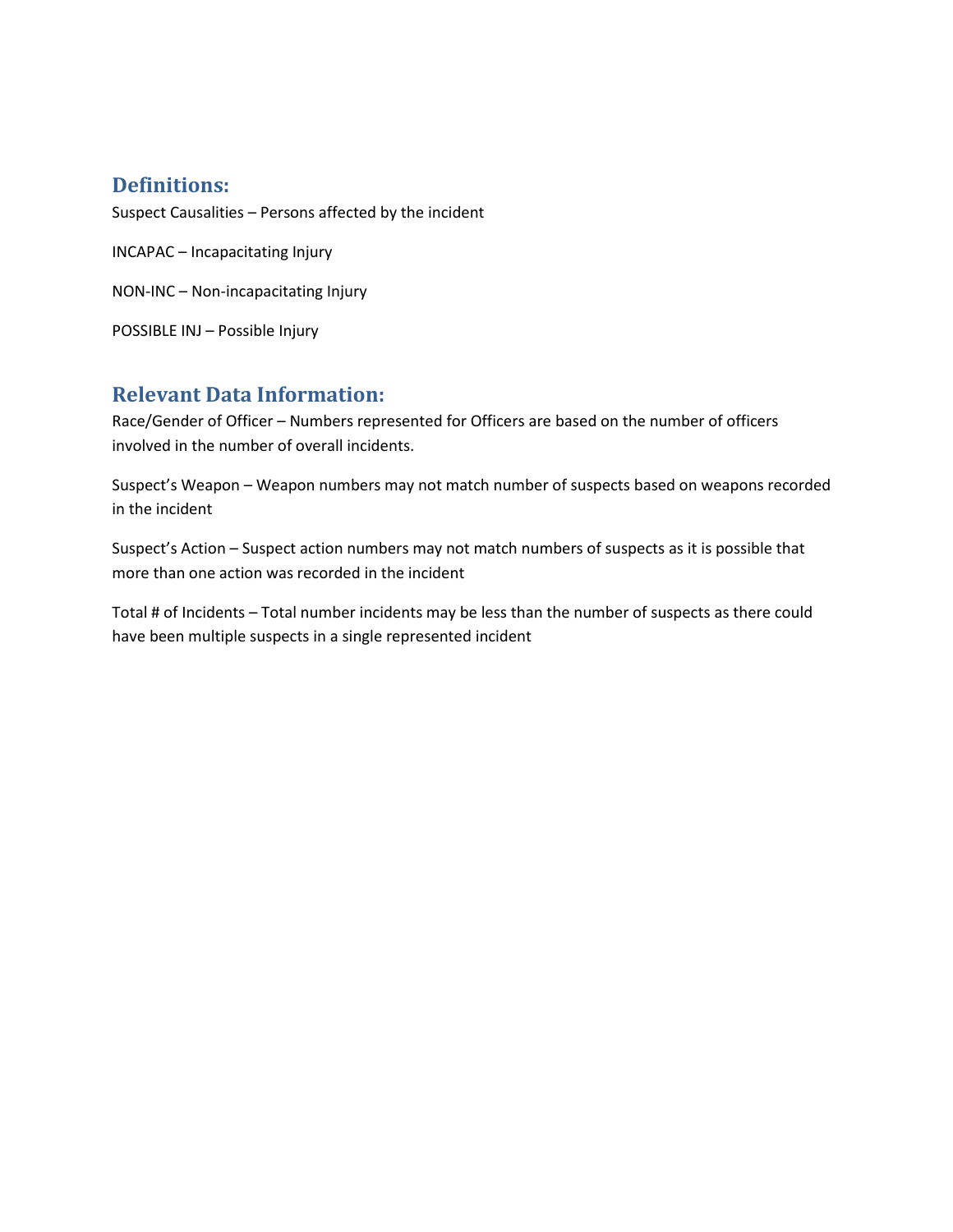| <b>RACE / GENDER</b> | <b>WHITE</b>                   | <b>BLACK</b>   | <b>HISPANIC</b>   | <b>OTHER</b>  |
|----------------------|--------------------------------|----------------|-------------------|---------------|
| OF SUSPECT           | 5-M                            | $1 - M$        | $4-M / 1-F$       | $1 - M$       |
| <b>SUSPECT</b>       | <b>BLACK</b><br><b>WHITE</b>   |                | <b>HISPANIC</b>   | <b>OTHER</b>  |
| <b>INJURED</b>       | $2-M$                          | 0              | $2-M / 1-F$       | $1 - M$       |
| <b>SUSPECT</b>       | <b>WHITE</b>                   | <b>BLACK</b>   | <b>HISPANIC</b>   | <b>OTHER</b>  |
| <b>DEATH</b>         | 3-M                            | $1 - M$        | $2 - M$           | 0             |
| <b>RACE / GENDER</b> | <b>WHITE</b>                   | <b>BLACK</b>   | <b>HISPANIC</b>   | <b>OTHER</b>  |
| <b>OF OFFICER</b>    | 9-M                            | 0              | $3-M$             | 0             |
| <b>SUSPECT'S</b>     | <b>FIREARM</b><br><b>KNIFE</b> |                | <b>VEHICLE</b>    | <b>OTHER</b>  |
| <b>WEAPON</b>        | 2                              | 0              |                   | 5             |
|                      |                                |                |                   |               |
| <b>SUSPECT'S</b>     | <b>RESISTING</b>               | <b>EVADING</b> | <b>ASSAULTING</b> | <b>OTHER</b>  |
| <b>ACTION</b>        | <b>ARREST</b>                  | <b>ARREST</b>  | <b>ANOTHER</b>    | <b>ACTION</b> |
|                      | 2                              | 4              | 6                 | 0             |
| OFFICER'S            | <b>ROUTINE</b>                 | <b>RESPOND</b> | <b>WARRANT</b>    | <b>OTHER</b>  |

**TO CALL** 

 $\overline{2}$ 

**PATROL** 

5

**SERVICE** 

 $\overline{\mathbf{2}}$ 

 $\mathbf 1$ 

**ACTION**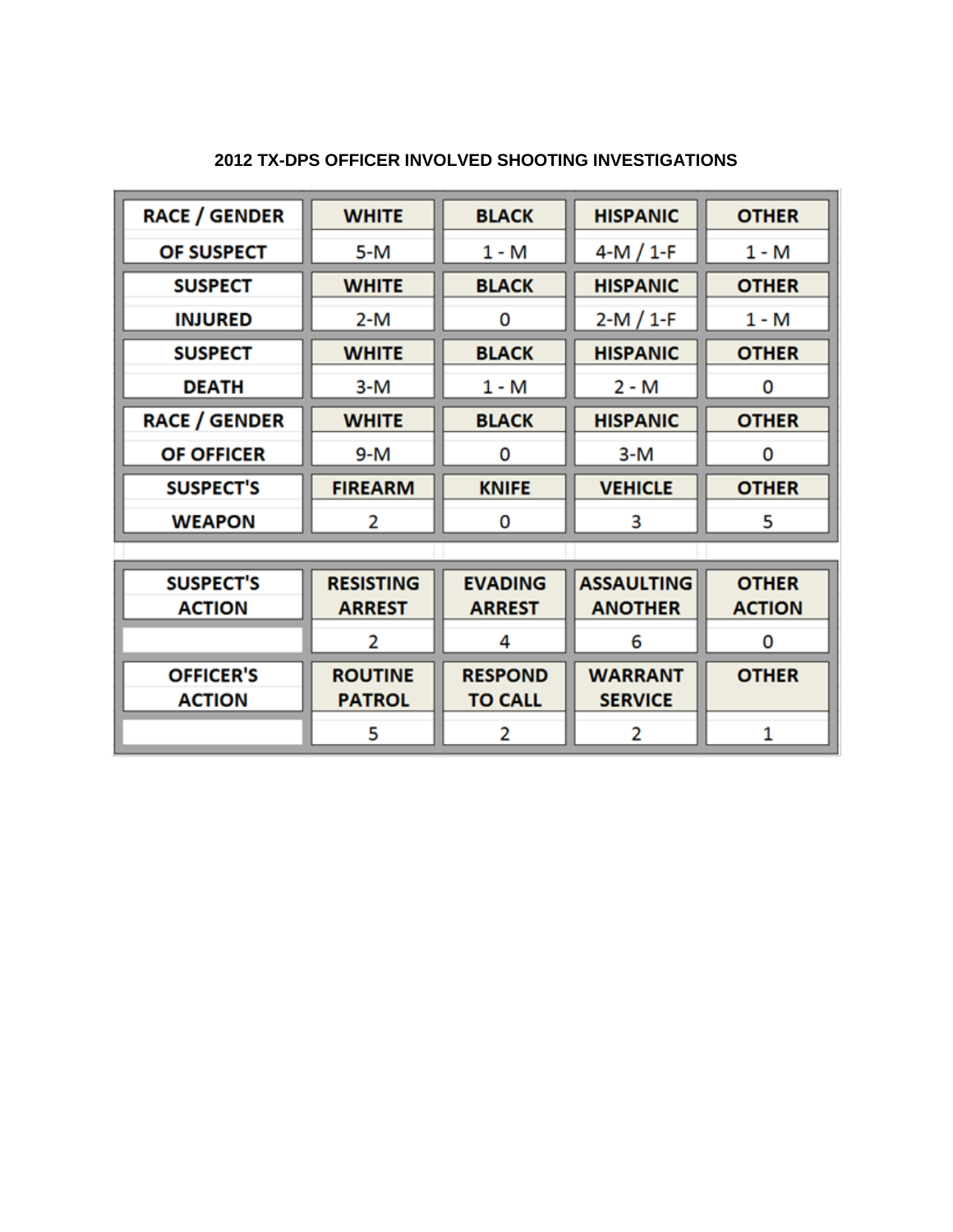| <b>RACE / GENDER</b> | <b>WHITE</b><br><b>BLACK</b>  |                | <b>HISPANIC</b>   | <b>OTHER</b>  |
|----------------------|-------------------------------|----------------|-------------------|---------------|
| OF SUSPECT           | $6 - M$<br>$2 - M$<br>$1 - M$ |                |                   | 0             |
| <b>SUSPECT</b>       | <b>WHITE</b><br><b>BLACK</b>  |                | <b>HISPANIC</b>   | <b>OTHER</b>  |
| <b>INJURED</b>       | $4-M$                         | 0              |                   | 0             |
| <b>SUSPECT</b>       | <b>WHITE</b>                  | <b>BLACK</b>   | <b>HISPANIC</b>   | <b>OTHER</b>  |
| <b>DEATH</b>         | $2 - M$                       | $2 - M$        | $1 - M$           | 0             |
| <b>RACE / GENDER</b> | <b>WHITE</b>                  | <b>BLACK</b>   | <b>HISPANIC</b>   | <b>OTHER</b>  |
| <b>OF OFFICER</b>    | $23-M$                        | $1-M$          | $3-M$             | 0             |
|                      |                               |                |                   |               |
| <b>SUSPECT'S</b>     | <b>FIREARM</b>                | <b>KNIFE</b>   | <b>VEHICLE</b>    | <b>OTHER</b>  |
| <b>WEAPON</b>        | 9                             | 0              | 0                 | 0             |
|                      |                               |                |                   |               |
| <b>SUSPECT'S</b>     | <b>RESISTING</b>              | <b>EVADING</b> | <b>ASSAULTING</b> | <b>OTHER</b>  |
| <b>ACTION</b>        | <b>ARREST</b>                 | <b>ARREST</b>  | <b>ANOTHER</b>    | <b>ACTION</b> |
|                      | 0                             | 1              | 9                 | 0             |
| <b>OFFICER'S</b>     | <b>ROUTINE</b>                | <b>RESPOND</b> | <b>WARRANT</b>    | <b>OTHER</b>  |
| <b>ACTION</b>        | <b>PATROL</b>                 | <b>TO CALL</b> | <b>SERVICE</b>    |               |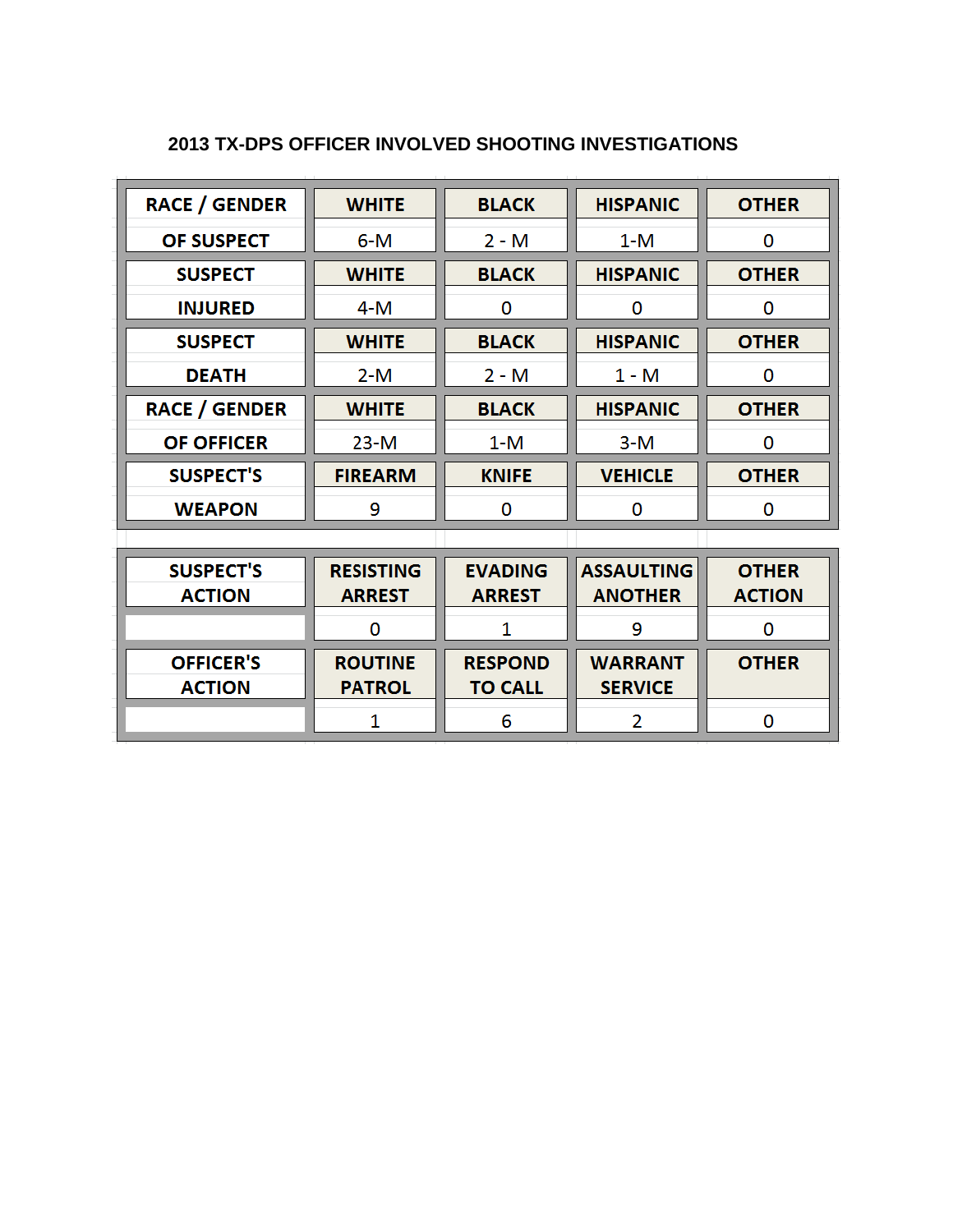| <b>RACE / GENDER</b>              | <b>WHITE</b>                      | <b>BLACK</b>                     | <b>HISPANIC</b>                     | <b>OTHER</b>                  |
|-----------------------------------|-----------------------------------|----------------------------------|-------------------------------------|-------------------------------|
| OF SUSPECT                        | $3-M / 1-F$                       | $2 - M$                          | $3-M / 1-F$                         | $1 - M$                       |
| <b>SUSPECT</b>                    | <b>WHITE</b>                      | <b>BLACK</b>                     | <b>HISPANIC</b>                     | <b>OTHER</b>                  |
| <b>INJURED</b>                    | $1-M / 1-F$                       | 1 - M                            | $2-M / 1-F$                         | $1 - M$                       |
| <b>SUSPECT</b>                    | <b>WHITE</b>                      | <b>BLACK</b>                     | <b>HISPANIC</b>                     | <b>OTHER</b>                  |
| <b>DEATH</b>                      | $2 - M$                           | $1 - M$                          | $1 - M$                             | 0                             |
| <b>RACE / GENDER</b>              | <b>WHITE</b>                      | <b>BLACK</b>                     | <b>HISPANIC</b>                     | <b>OTHER</b>                  |
| <b>OF OFFICER</b>                 | $25 - M$                          | $2 - M$                          | 13-M $/$ 1-F                        | O                             |
| <b>SUSPECT'S</b>                  | <b>FIREARM</b>                    | <b>KNIFE</b>                     | <b>VEHICLE</b>                      | <b>OTHER</b>                  |
| <b>WEAPON</b>                     | 4<br>0                            |                                  | 4                                   | 2                             |
|                                   |                                   |                                  |                                     |                               |
| <b>SUSPECT'S</b><br><b>ACTION</b> | <b>RESISTING</b><br><b>ARREST</b> | <b>EVADING</b><br><b>ARREST</b>  | <b>ASSAULTING</b><br><b>ANOTHER</b> | <b>OTHER</b><br><b>ACTION</b> |
|                                   | 3                                 | 3                                | 6                                   | $\mathbf 0$                   |
| <b>OFFICER'S</b><br><b>ACTION</b> | <b>ROUTINE</b><br><b>PATROL</b>   | <b>RESPOND</b><br><b>TO CALL</b> | <b>WARRANT</b><br><b>SERVICE</b>    | <b>OTHER</b>                  |
|                                   | 5                                 | 3                                | 2                                   | 0                             |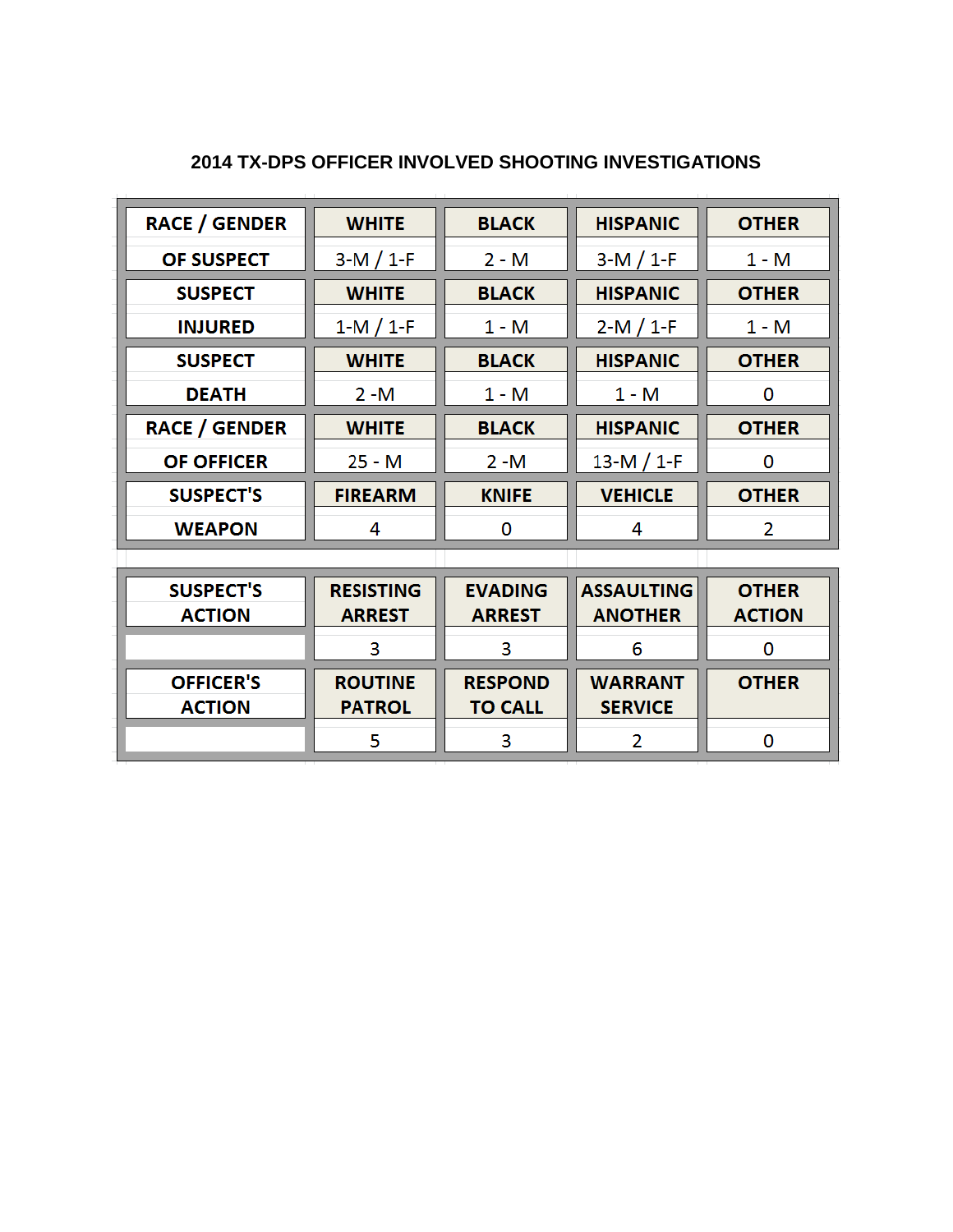| <b>RACE / GENDER</b> | <b>WHITE</b>   | <b>BLACK</b> | <b>HISPANIC</b> | <b>OTHER</b> |
|----------------------|----------------|--------------|-----------------|--------------|
| OF SUSPECT           | $9 - M$        | 0            | $3 - M$         | 0            |
| <b>SUSPECT</b>       | <b>WHITE</b>   | <b>BLACK</b> | <b>HISPANIC</b> | <b>OTHER</b> |
| <b>INJURED</b>       | $2 - M$        | 0            | 0               | 0            |
| <b>SUSPECT</b>       | <b>WHITE</b>   | <b>BLACK</b> | <b>HISPANIC</b> | <b>OTHER</b> |
| <b>DEATH</b>         | $7 - M$        | 0            | $3 - M$         | 0            |
| <b>RACE / GENDER</b> | <b>WHITE</b>   | <b>BLACK</b> | <b>HISPANIC</b> | <b>OTHER</b> |
| <b>OF OFFICER</b>    | $7-M / 1-F$    | 0            | $5 - M$         | O            |
| <b>SUSPECT'S</b>     | <b>FIREARM</b> | <b>KNIFE</b> | <b>VEHICLE</b>  | <b>OTHER</b> |
| <b>WEAPON</b>        | 10             | 0            | 1               | 1            |
|                      |                |              |                 |              |

| <b>SUSPECT'S</b> | <b>RESISTING</b> | <b>EVADING</b> | <b>ASSAULTING</b> | <b>OTHER</b>  |
|------------------|------------------|----------------|-------------------|---------------|
| <b>ACTION</b>    | <b>ARREST</b>    | <b>ARREST</b>  | <b>ANOTHER</b>    | <b>ACTION</b> |
|                  |                  |                |                   |               |
|                  |                  |                |                   |               |
| <b>OFFICER'S</b> | <b>ROUTINE</b>   | <b>RESPOND</b> | <b>WARRANT</b>    | <b>OTHER</b>  |
| <b>ACTION</b>    | <b>PATROL</b>    | <b>TO CALL</b> | <b>SERVICE</b>    |               |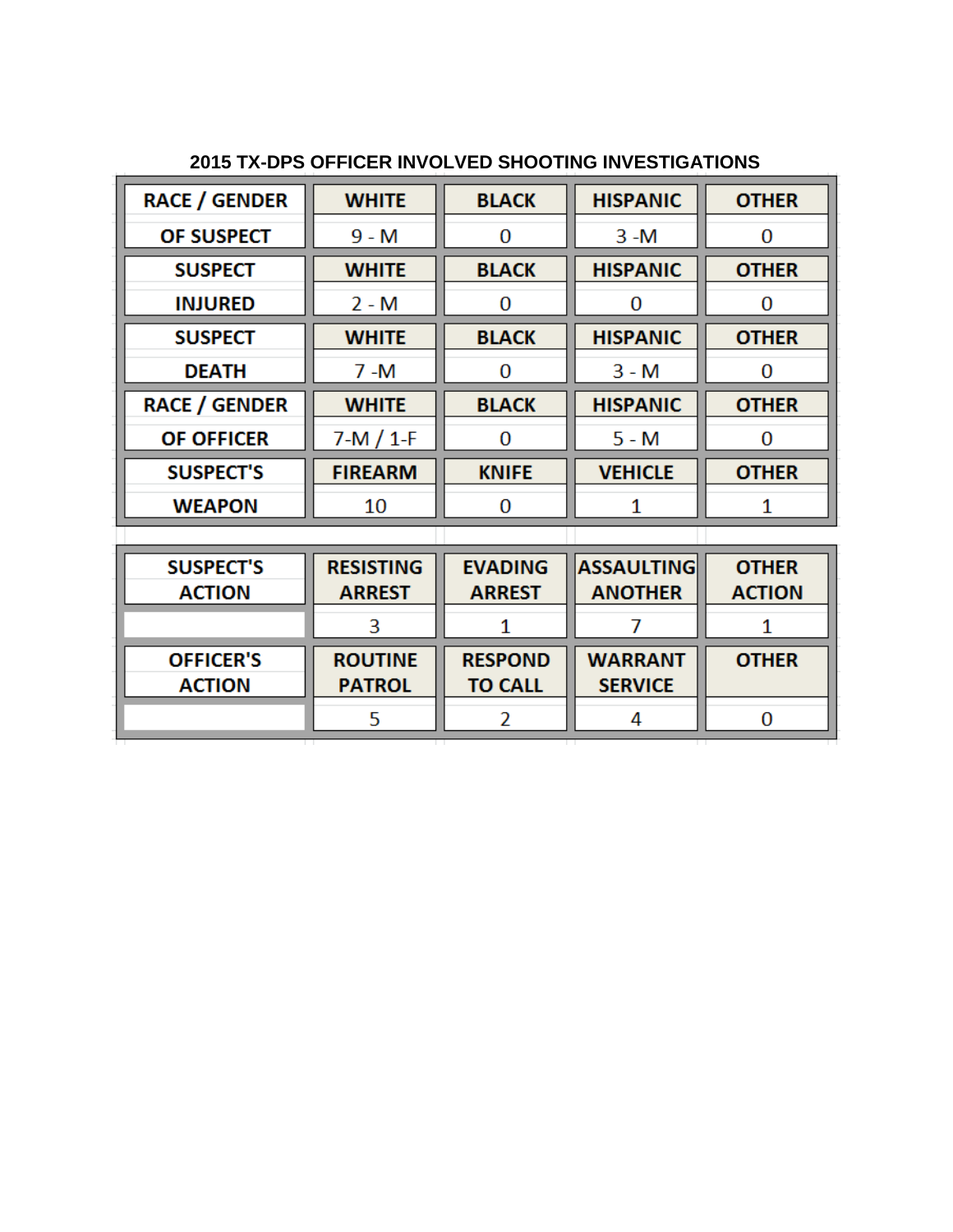|  |  | 2016 TX-DPS OFFICER INVOLVED SHOOTING INVESTIGATIONS |
|--|--|------------------------------------------------------|
|  |  |                                                      |

| <b>RACE / GENDER</b> | <b>WHITE</b><br><b>HISPANIC</b><br><b>BLACK</b> |                                 | <b>OTHER</b>    |              |
|----------------------|-------------------------------------------------|---------------------------------|-----------------|--------------|
| <b>OF SUSPECT</b>    | $6 - M$                                         | $4 - M$                         | $5 - M$         | 0            |
| <b>SUSPECT</b>       | <b>WHITE</b><br><b>BLACK</b>                    |                                 | <b>HISPANIC</b> | <b>OTHER</b> |
| <b>INJURED</b>       | $1 - M$                                         | $2 - M$                         | $2 - M$         | 0            |
| <b>SUSPECT</b>       | <b>WHITE</b>                                    | <b>BLACK</b>                    | <b>HISPANIC</b> | <b>OTHER</b> |
| <b>DEATH</b>         | $5 - M$                                         | $2 - M$                         | $3 - M$         | 0            |
| <b>RACE / GENDER</b> | <b>WHITE</b>                                    | <b>HISPANIC</b><br><b>BLACK</b> |                 | <b>OTHER</b> |
| <b>OF OFFICER</b>    | $21-M / 1-F$                                    | $2 - M$                         | $6 - M / 1 - F$ | 0            |
| <b>SUSPECT'S</b>     | <b>FIREARM</b>                                  | <b>KNIFE</b>                    | <b>VEHICLE</b>  | <b>OTHER</b> |
| <b>WEAPON</b>        | 12 <sup>2</sup>                                 | 0                               | 1               | 2            |
|                      |                                                 |                                 |                 |              |

| <b>SUSPECT'S</b> | <b>RESISTING</b> | <b>EVADING</b> | <b>ASSAULTING</b> | <b>OTHER</b>  |
|------------------|------------------|----------------|-------------------|---------------|
| <b>ACTION</b>    | <b>ARREST</b>    | <b>ARREST</b>  | <b>ANOTHER</b>    | <b>ACTION</b> |
|                  |                  |                |                   |               |
|                  |                  |                |                   |               |
| <b>OFFICER'S</b> | <b>ROUTINE</b>   | <b>RESPOND</b> | <b>WARRANT</b>    | <b>OTHER</b>  |
| <b>ACTION</b>    | <b>PATROL</b>    | <b>TO CALL</b> | <b>SERVICE</b>    |               |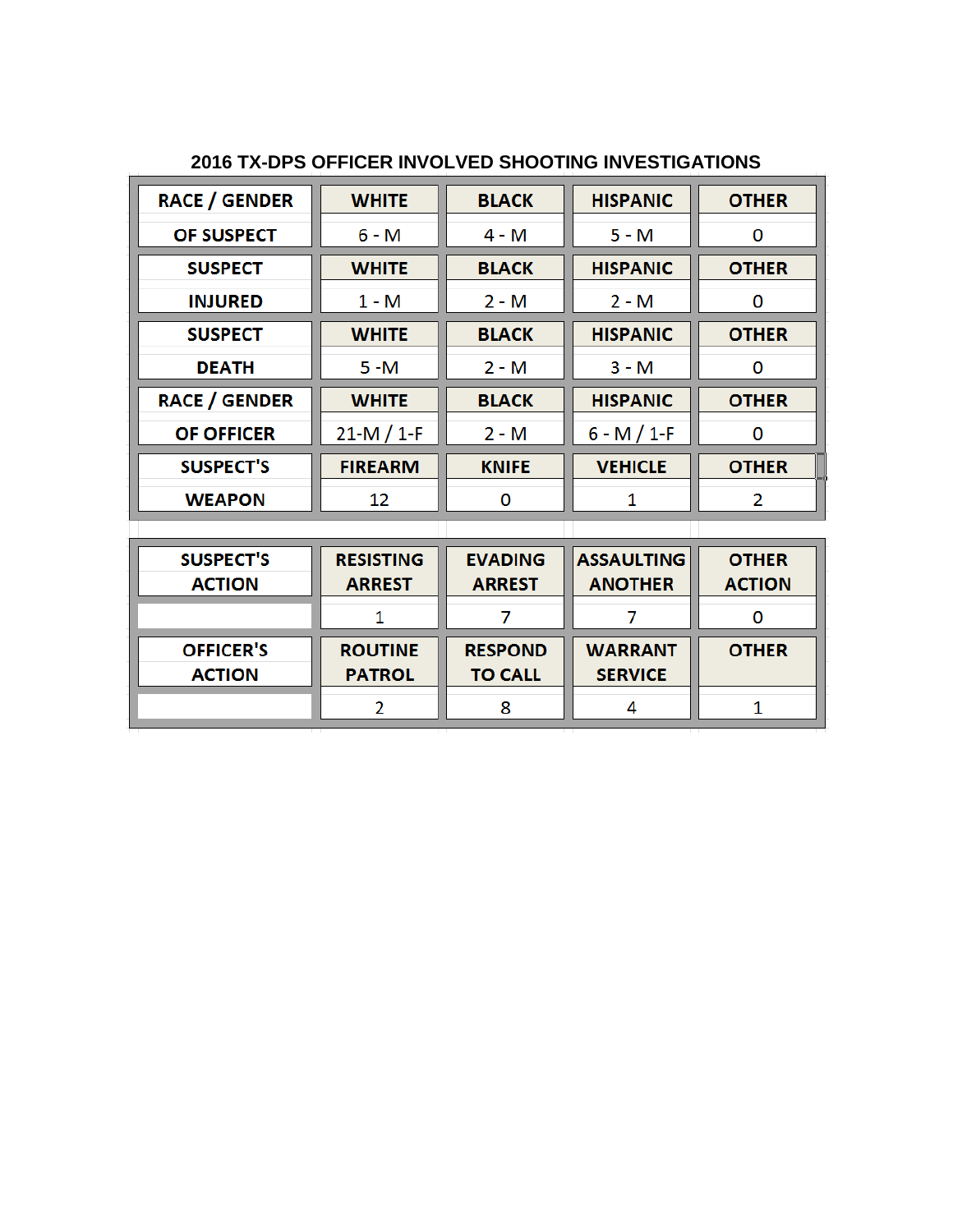## **TOTAL USE OF FORCE INCIDENTS BY FIREARM WITH INJURY OR DEATH**

2012 – 2016



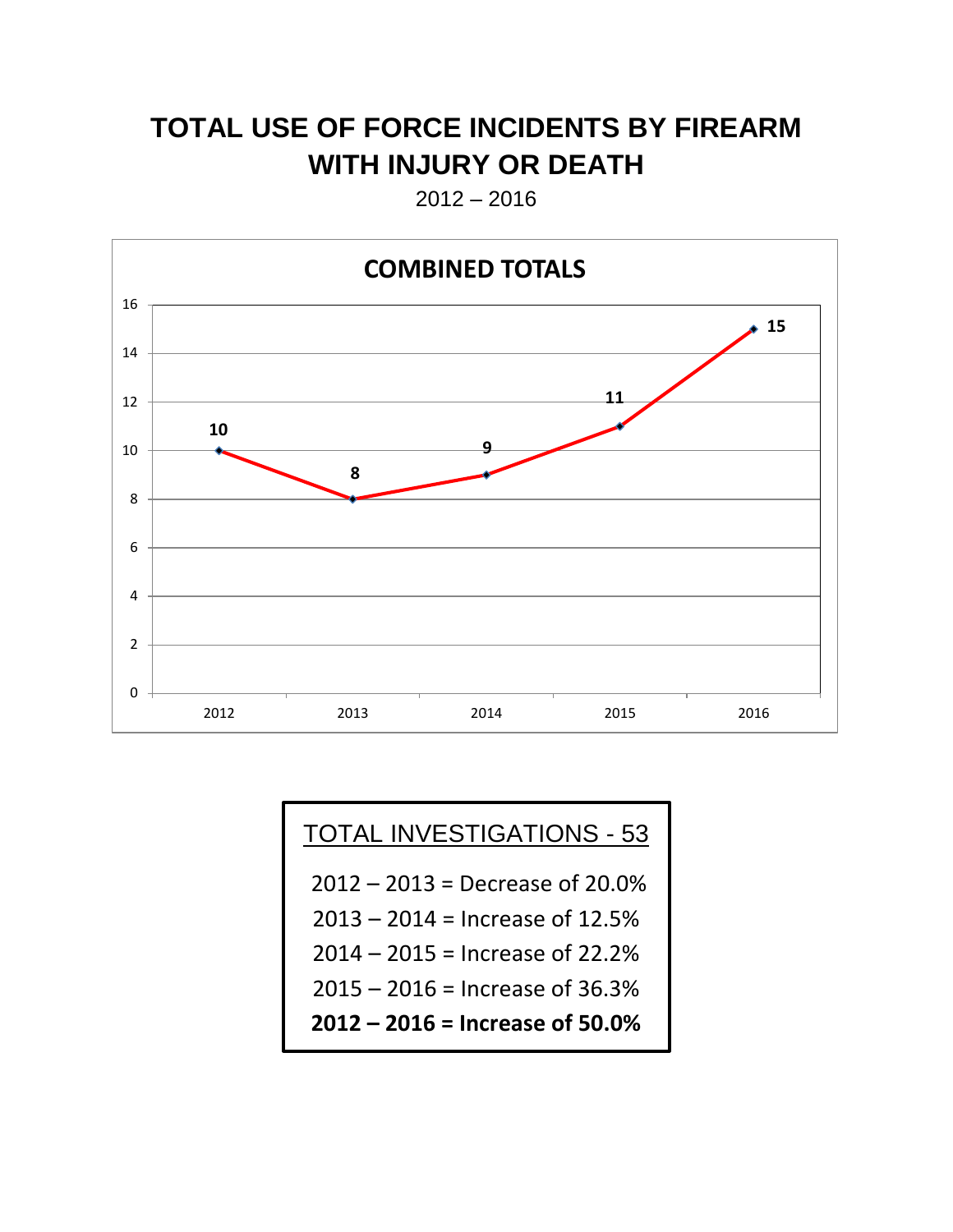# **DEADLY USE OF FORCE BY FIREARM**

2012-2016



| TOTAL - 59                                                                   |
|------------------------------------------------------------------------------|
| 30 - White (51%)<br>18 - Hispanic (31%)<br>9 - Black (15%)<br>2 - Other (3%) |